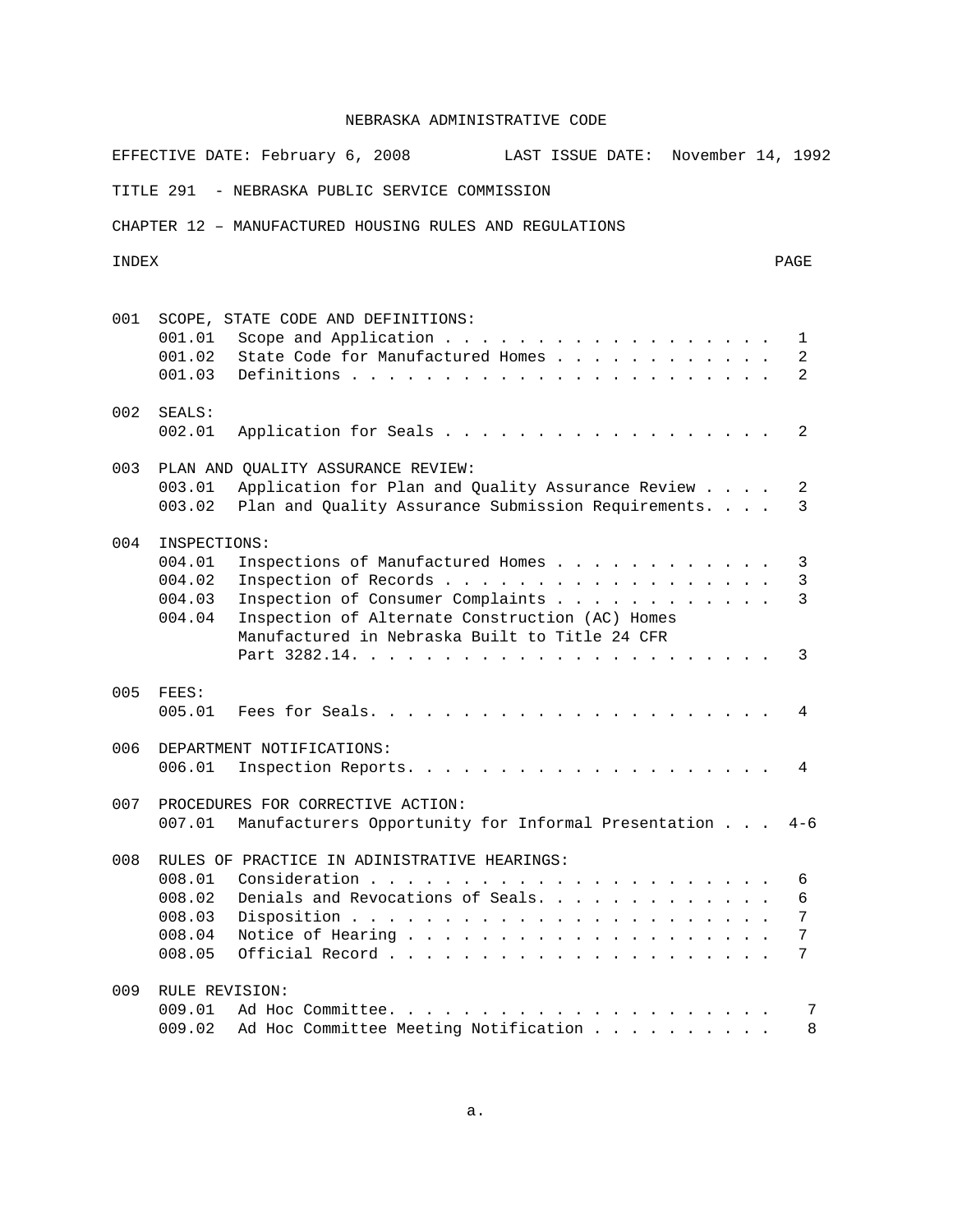EFFECTIVE DATE: February 6, 2008 LAST ISSUE DATE: November 14, 1992 TITLE 291 - NEBRASKA PUBLIC SERVICE COMMISSION

CHAPTER 12 – MANUFACTURED HOUSING RULES AND REGULATIONS

# INDEX

# ALPHABETICAL TABLE OF CONTENTS

| <b>SUBJECT</b>                                  | STATUTORY<br>AUTHORITY                                                                     | CODE<br>SECTION |
|-------------------------------------------------|--------------------------------------------------------------------------------------------|-----------------|
| DEPARTMENT NOTIFICATIONS                        | $71 - 4610; 71 - 4618$                                                                     | 006             |
| FEES                                            | 71-4604.01(2)                                                                              | 005             |
| INSPECTIONS                                     | $71 - 4604.01(1)$<br>$71 - 4610; 71 - 4613$                                                | 004             |
| PLAN AND QUALITY ASSURANCE REVIEW               | 71-4604.01(1)                                                                              | 003             |
| PROCEDURES FOR CORRECTIVE ACTION                | $71 - 4608$ to $71 - 4609$ ;<br>$71 - 4611$ to $71 - 4612$ ;<br>$71 - 4616$ to $71 - 4620$ | 007             |
| RULE REVISION                                   | $84 - 1411(1)$                                                                             | 009             |
| RULES OF PRACTICE IN ADMINISTRATIVE<br>HEARINGS | $71 - 4608$ to $71 - 4609$ ;<br>$71 - 4611$ to $71 - 4612$ ;<br>$71 - 4616$ to $71 - 4620$ | 008             |
| SCOPE, STATE CODE AND DEFINITIONS               | $71 - 4602$ to $71 - 4605$                                                                 | 001             |
| SEALS                                           | $71 - 4604(1)$                                                                             | 002             |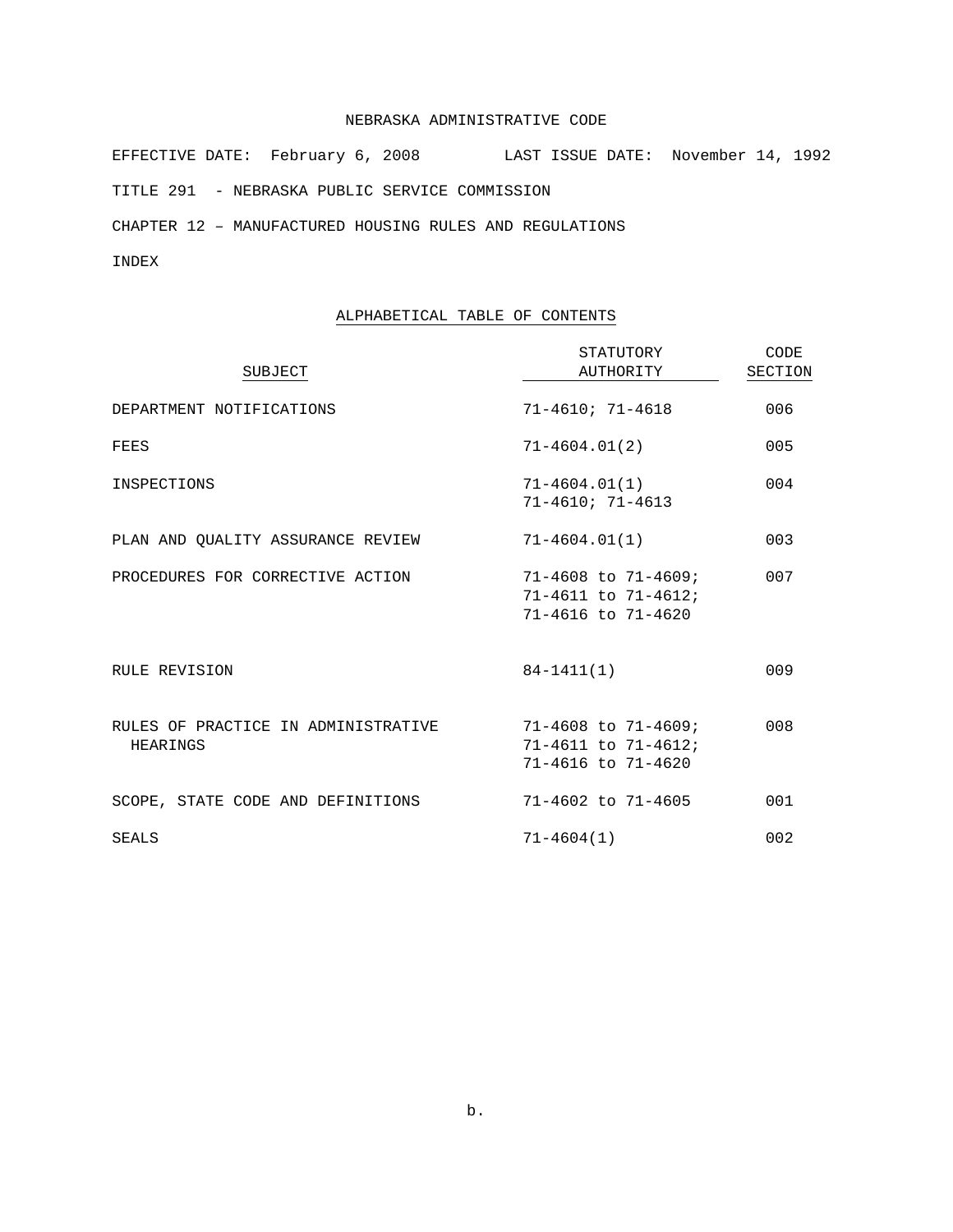EFFECTIVE DATE: February 6, 2008 LAST ISSUE DATE: November 14, 1992 TITLE 291 - NEBRASKA PUBLIC SERVICE COMMISSION

CHAPTER 12 – MANUFACTURED HOUSING RULES AND REGULATIONS

# INDEX

# NUMERICAL TABLE OF CONTENTS

| SUBJECT                                         | STATUTORY<br>AUTHORITY                                                                     | CODE<br>SECTION |
|-------------------------------------------------|--------------------------------------------------------------------------------------------|-----------------|
| SCOPE, STATE CODE AND DEFINITIONS               | $71 - 4602$ to $71 - 4605$                                                                 | 001             |
| <b>SEALS</b>                                    | $71 - 4604(1)$                                                                             | 002             |
| PLAN AND OUALITY ASSURANCE REVIEW               | $71 - 4604.01(1)$                                                                          | 003             |
| INSPECTIONS                                     | $71 - 4604.01(1)$<br>$71 - 4610$ ; $71 - 4613$                                             | 004             |
| FEES                                            | $71 - 4604.01(2)$                                                                          | 005             |
| DEPARTMENT NOTIFICATIONS                        | $71 - 4610; 71 - 4618$                                                                     | 006             |
| PROCEDURES FOR CORRECTIVE ACTION                | $71 - 4608$ to $71 - 4609$ ;<br>$71 - 4611$ to $71 - 4612$ ;<br>71-4616 to 71-4620         | 007             |
| RULES OF PRACTICE IN ADMINISTRATIVE<br>HEARINGS | $71 - 4608$ to $71 - 4609$ ;<br>$71 - 4611$ to $71 - 4612$ ;<br>$71 - 4616$ to $71 - 4620$ | 008             |
| RULE REVISION                                   | $84 - 1811(1)$                                                                             | 009             |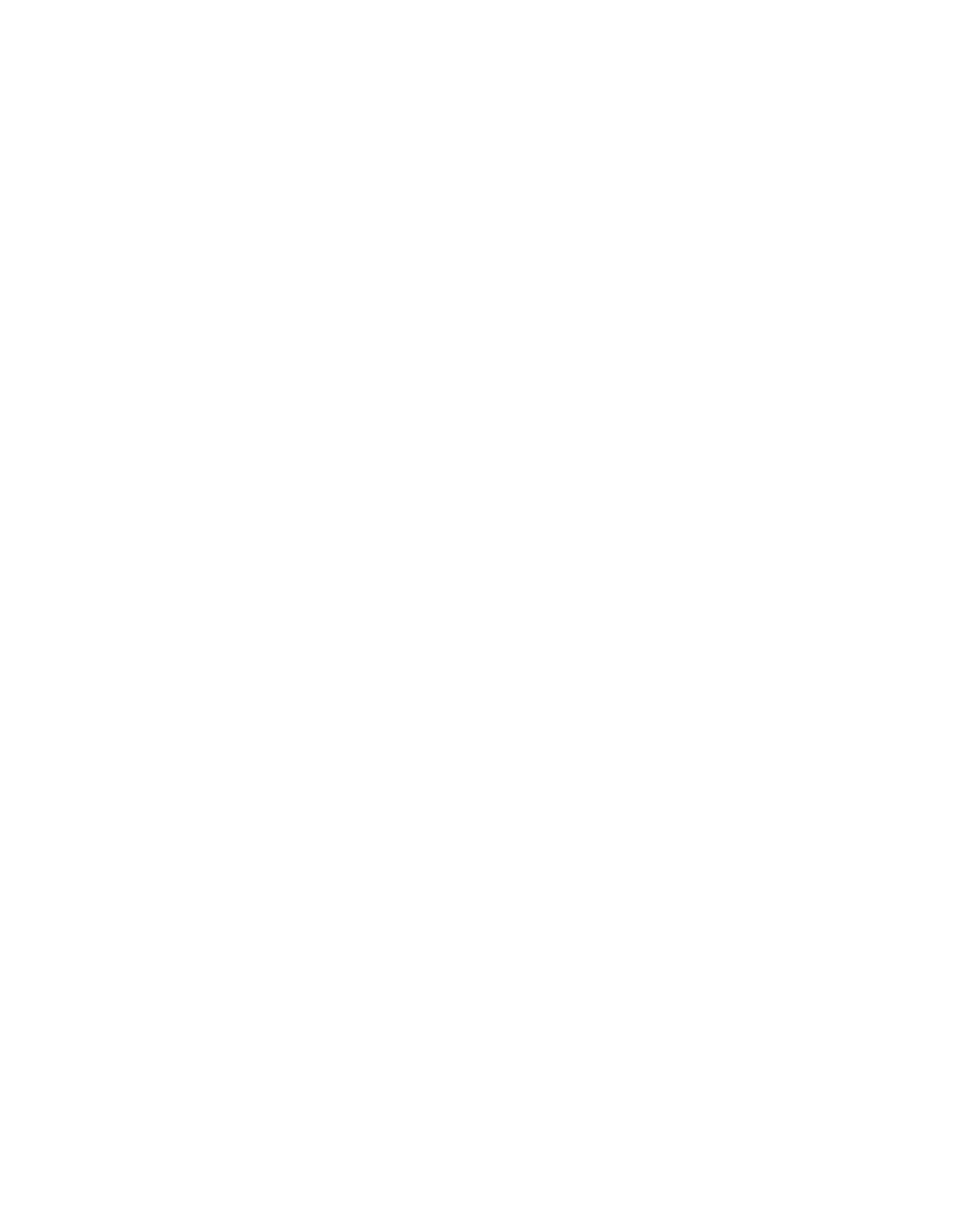EFFECTIVE DATE: February 6, 2008 LAST ISSUE DATE: November 14, 1992

TITLE 291 - NEBRASKA PUBLIC SERVICE COMMISSION

CHAPTER 12 – MANUFACTURED HOUSING RULES AND REGULATIONS

### 001 SCOPE, STATE CODE, AND DEFINITIONS:

001.01 Scope and Application: All rules, regulations, and orders of the Nebraska Department of Health and Human Services Regulation and Licensure or its predecessor agency adopted prior to May 1, 1998, in connection with the powers, duties, and functions transferred to the Nebraska Public Service Commission under the Nebraska Uniform Standards for Manufactured Homes Act, shall continue to be effective until revised, amended, repealed, or nullified pursuant to law.

In regard to any manufactured home displaying the United States Manufactured Home Seal, also referred to as United States Department of Housing and Urban Development (HUD) seal, no suit, action, or other proceeding, judicial or administrative, lawfully commenced prior to May 1, 1998, or which could have been commenced prior to that date, by or against such department or agency, or the director or employee thereof in such director or employee's official capacity or in relation to the discharge of his or her official duties, shall abate by reason of the transfer of duties and functions from the Nebraska Department of Health and Human Services to the Nebraska Public Service Commission.

001.02 State Code for Manufactured Homes: There are hereby adopted the standards and regulations governing the body and frame design and construction and all plumbing, heating, and electrical systems of the United States Department of Housing and Urban Development (HUD) Manufactured Home Standards and Regulations Program, Title 24 CFR, Parts 3280, 3282 and 3283. All rules, regulations, guidelines and directives set forth in HUD Manufactured Home Standards Part 3280, Title 24 CFR, HUD Manufactured Home Regulations Part 3282, Title 24 CFR, and HUD Manufactured Home Consumer Manual Requirements Part 3283, Title 24 CFR shall be incorporated by reference and made a part of these rules and regulations with the same force and effect as if set forth fully herein.

001.03 Definitions: The following definitions shall apply to these standards. Where these definitions differ from those in the Standard adopted in Section 001.02, these shall be controlling.

001.03A Commission: The Nebraska Public Service Commission.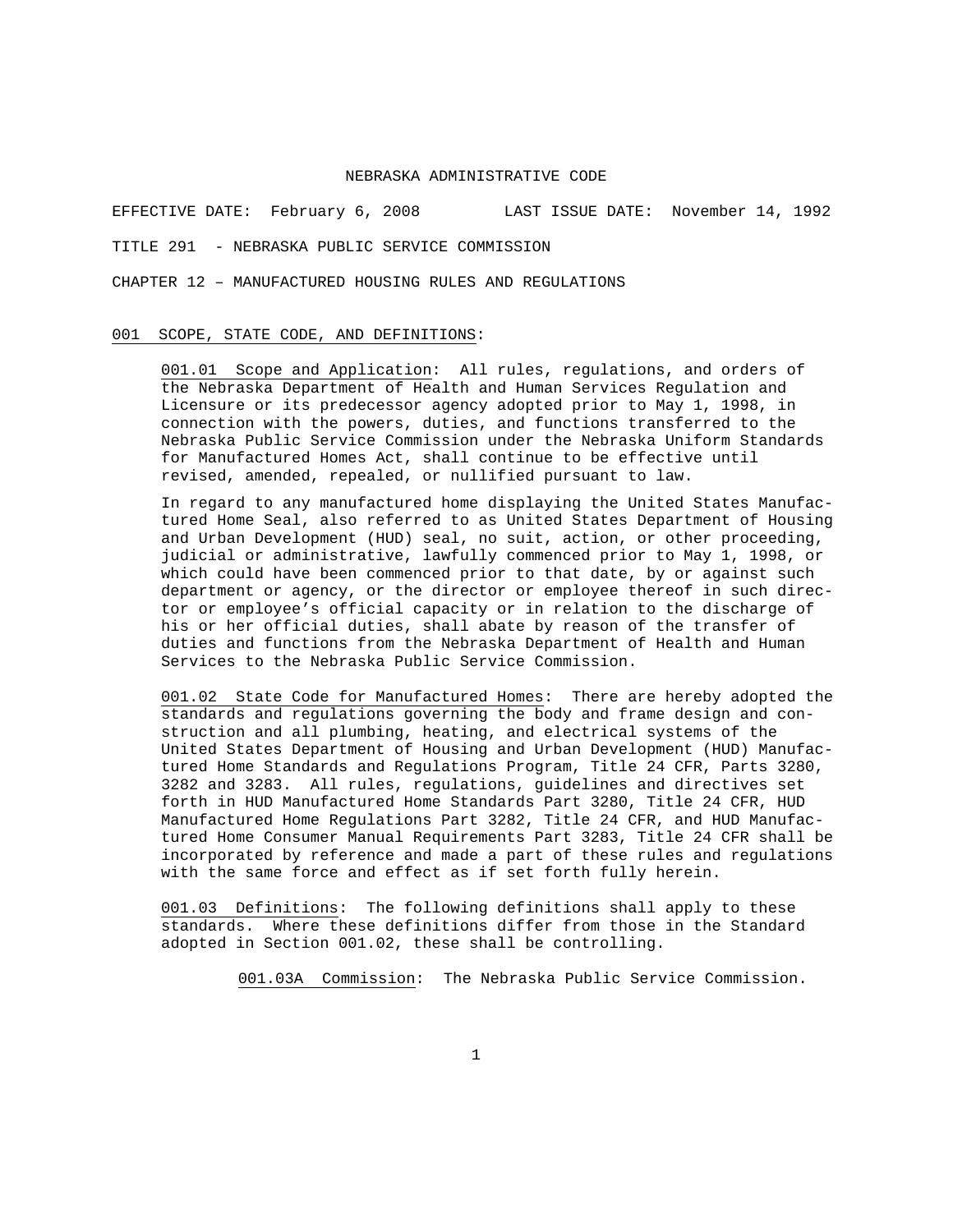TITLE 291 - NEBRASKA PUBLIC SERVICE COMMISSION

CHAPTER 12 – MANUFACTURED HOUSING RULES AND REGULATIONS

001.03B Department: The Nebraska Public Service Commission, Housing and Recreational Vehicle Department.

011.03C Person: Any individual, partnership, company, corporation, or association engaged in manufacturing, selling, offering to sell, or leasing manufactured homes.

#### 002 SEALS:

002.01 Application for Seals: Any person, with a manufactured home manufacturing facility in the State of Nebraska, desiring to acquire a seal must meet the requirements of the code adopted in Section 001.02 and plan and quality assurance approval pursuant to either Section 003 or as allowed by HUD. The application form shall be requested from the Department and completed by the manufacturer. The completed form shall be accompanied by the required fee(s) in check form made payable to the Department of HUD and mailed to the Commission. In addition, fees shall be submitted to the Department by check, payable to the Nebraska Public Service Commission, in an amount equal to the number of seals requested multiplied by the seal fee set forth in Section 005.01.

#### 003 PLAN AND QUALITY ASSURANCE REVIEW:

003.01 Application for Plan and Quality Assurance Review: All submissions to the Department for review shall be considered to be certified by the manufacturer that the building plans meet the requirements of these regulations.

003.02 Plan and Quality Assurance Submission Requirements: The manufacturer shall prepare and submit plans and quality assurance material, in triplicate, and at a minimum in accordance with the United States Department of Housing and Urban Development Manufactured Home Regulations, Title 24 CFR, Part 3282.203, incorporated herein by reference.

# 004 INSPECTIONS:

004.01 Inspections of Manufactured Homes: Only employees of the Department are to conduct inspections to assure compliance with the code for manufactured homes in the State of Nebraska. Such inspections are to be performed at reasonable times, without advance notice, at any factory, warehouse, or other establishment or place in which manufactured homes are manufactured, stored, offered for sale, or held for lease or sale.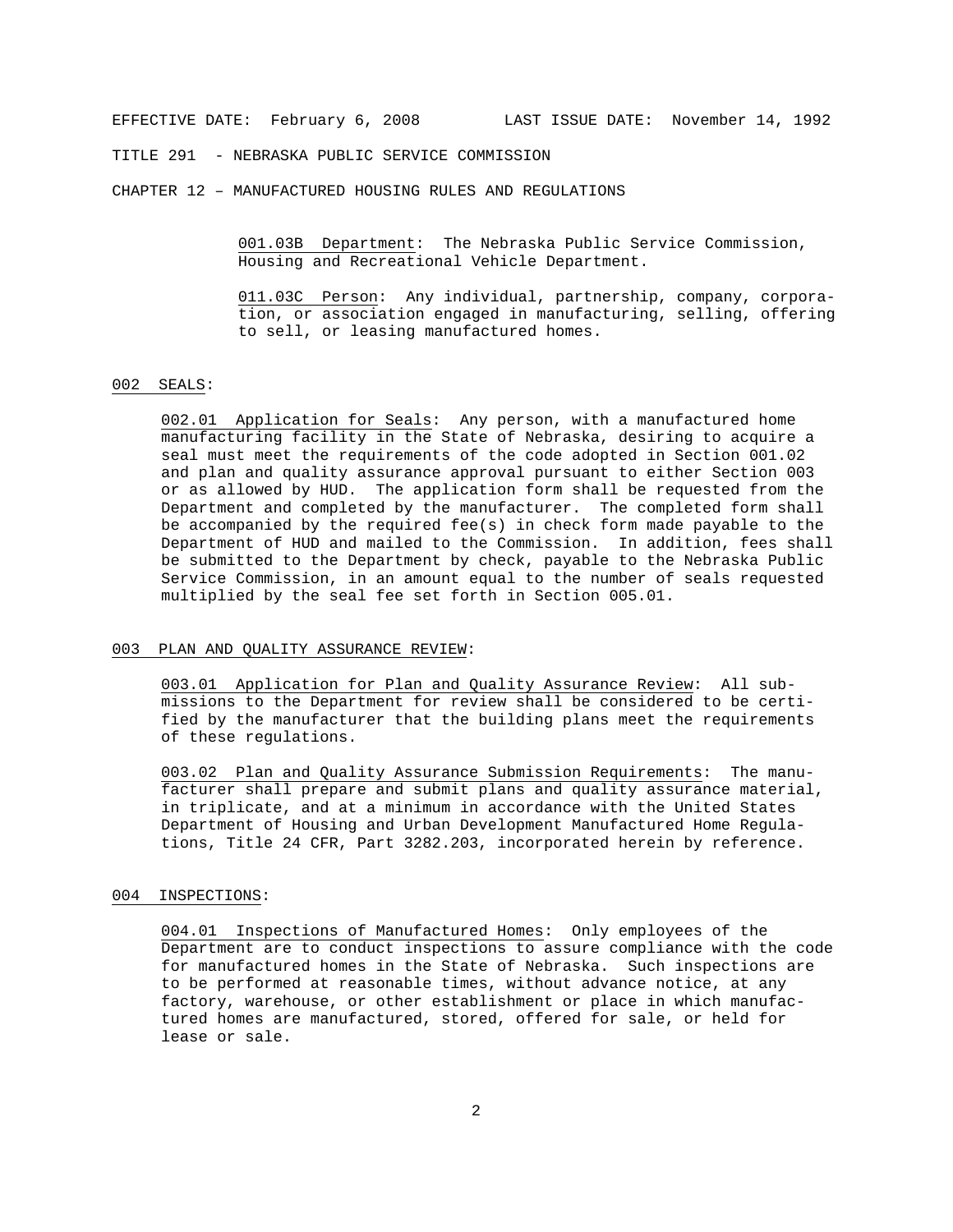TITLE 291 - NEBRASKA PUBLIC SERVICE COMMISSION

CHAPTER 12 – MANUFACTURED HOUSING RULES AND REGULATIONS

004.02 Inspection of Records: Only employees of the Department are to inspect to assure compliance with the code, at reasonable times and within reasonable limits and in a reasonable manner, any such factory, warehouse, or other establishment or place, and to inspect such books, papers, records, and documents. Each such inspection shall be commenced and completed with reasonable promptness.

004.03 Inspection of Consumer Complaints: Such inspections are to be performed by the Department in accordance with regulations adopted in Section 001.02. Employees of the Department may inspect homes in the possession of consumers in the State of Nebraska at either the request of the homeowner, occupant, dealer or manufacturer. Such inspections are to be performed at a time agreeable with the homeowner or occupant. The Department shall notify the manufacturer and dealer of such inspecttion prior to the appointment.

## 004.04 Inspection of Alternate Construction (AC) Homes Manufactured in Nebraska Built to Title 24 CFR Part 3282.14:

004.04A Homes sited in Nebraska shall be site-inspected by the Department. Non-compliances shall be corrected by the manufacturer, or an entity acceptable to the manufacturer. A reinspection shall be made by the Department.

004.04B Homes sited outside of Nebraska shall be site-inspected by the Department or by a person duly designated by the Department. Non-compliances found shall be corrected by the manufacturer, or an entity acceptable to the manufacturer. A reinspection shall be made by the Department or by a person duly designated by the Department.

#### 005 FEES:

005.01 Fees for Seals: A fee as established by the Commission on at least an annual basis after notice and hearing shall be charged for each seal issued by the Department. A seal shall be affixed to each transportable section of each manufactured home.

#### 006 DEPARTMENT NOTIFICATIONS:

006.01 Inspection Reports: The Department will make a written inspecttion report for observed violations of the regulations during departmental inspections allowed in Section 004. A copy of all reports will be provided to the manufacturer.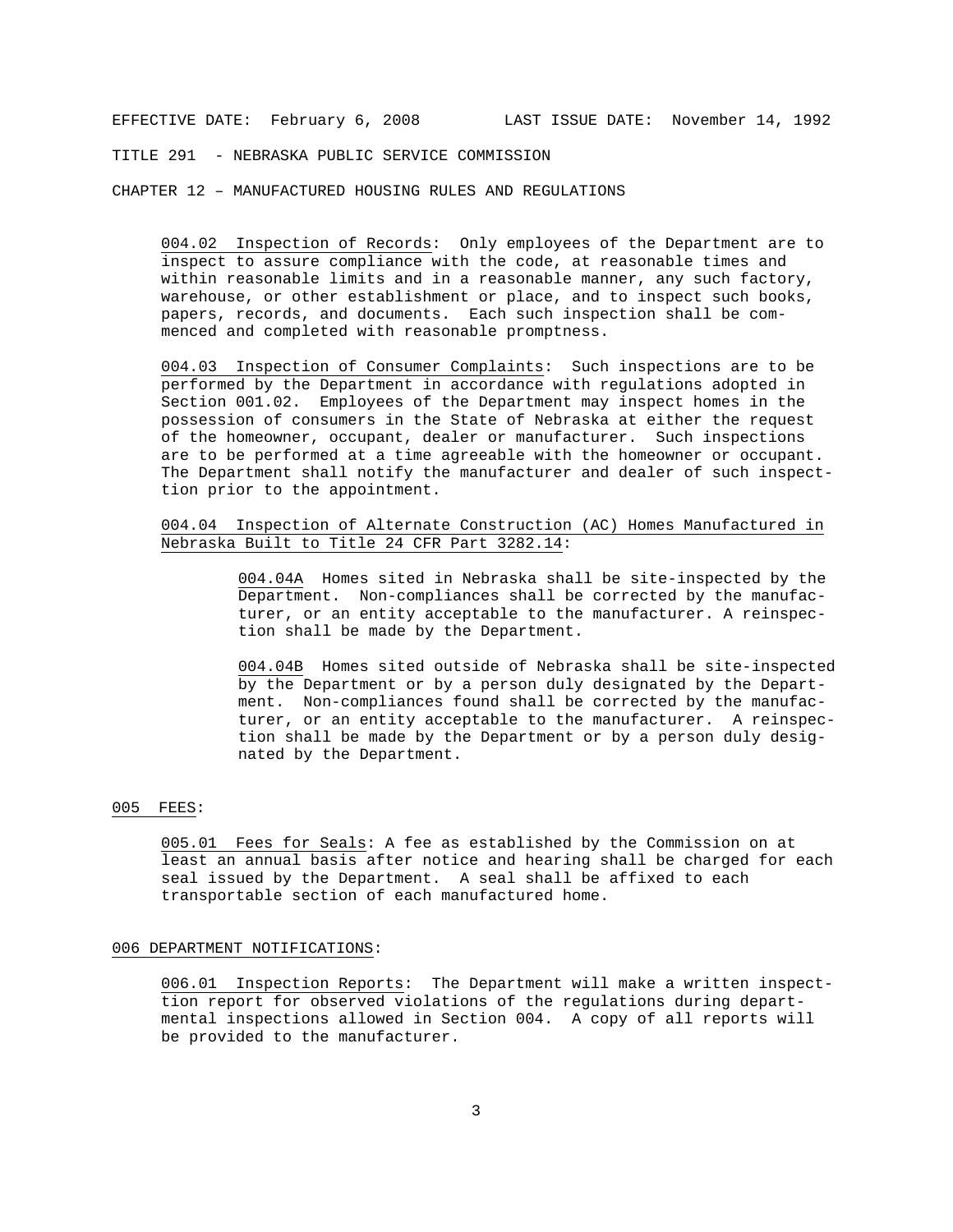TITLE 291 - NEBRASKA PUBLIC SERVICE COMMISSION

CHAPTER 12 – MANUFACTURED HOUSING RULES AND REGULATIONS

006.01A Factory Inspection Reports and Red-Tags: The report shall reference the section of the regulation violated by the manufacturer and, if necessary, the manufacturer's method of correction to bring the home(s) into compliance with the code if such corrections were made while the departmental representative was at the manufacturing facility. If the manufacturer is unable to complete repair(s) of the violations noted on the factory inspection report while the departmental representative is at the manufacturing facility, the departmental representative shall "Red-Tag" the home(s) for re-inspection and "Red-Tag" removal during the next scheduled factory inspection.

006.01B Record and Consumer Complaint Inspection Reports: Such reports will state any violation of these regulations and will be provided to the manufacturer for manufacturer's response in accordance with the requirements adopted in Section 001.02.

#### 007 PROCEDURES FOR CORRECTIVE ACTION:

007.01 Manufacturers Opportunity for Informal Presentation: If the Department determines that a manufactured home has a violation or contains a failure to conform which does constitute an imminent safety hazard or serious defect, it shall immediately notify the manufacturer of such finding and the Department shall afford such manufacturer an opportunity to present his or her views and evidence in support thereof to establish that there is no failure to conform. If, after such presentation by the manufacturer, the Department determines that such manufactured home does not comply with applicable departmental standards or contains a failure to conform which constitutes an imminent safety hazard or serious defect, the Department shall direct the manufacturer to furnish the notification specified in Section 007.01A.

> 007.01A Manufacturers Notification and Correction: Every manufacturer shall furnish notification of any failure to conform in any manufactured home produced by such manufacturer which he or she determines, in good faith, violates a standard adopted by the Commission which constitutes an imminent safety hazard or serious defect in a single home or non-compliance determined to be in a class of homes to the purchaser of such manufactured home, within a reasonable time after such manufacturer has discovered the failure to conform. The notification required shall be accomplished by: (a) Certified mail to the first purchaser, not including any dealer or distributor of such manufacturer, of the manufactured home containing the failure to conform and to any subsequent purchaser to whom any warranty of such manufactured home has been transferred; (b) Certified mail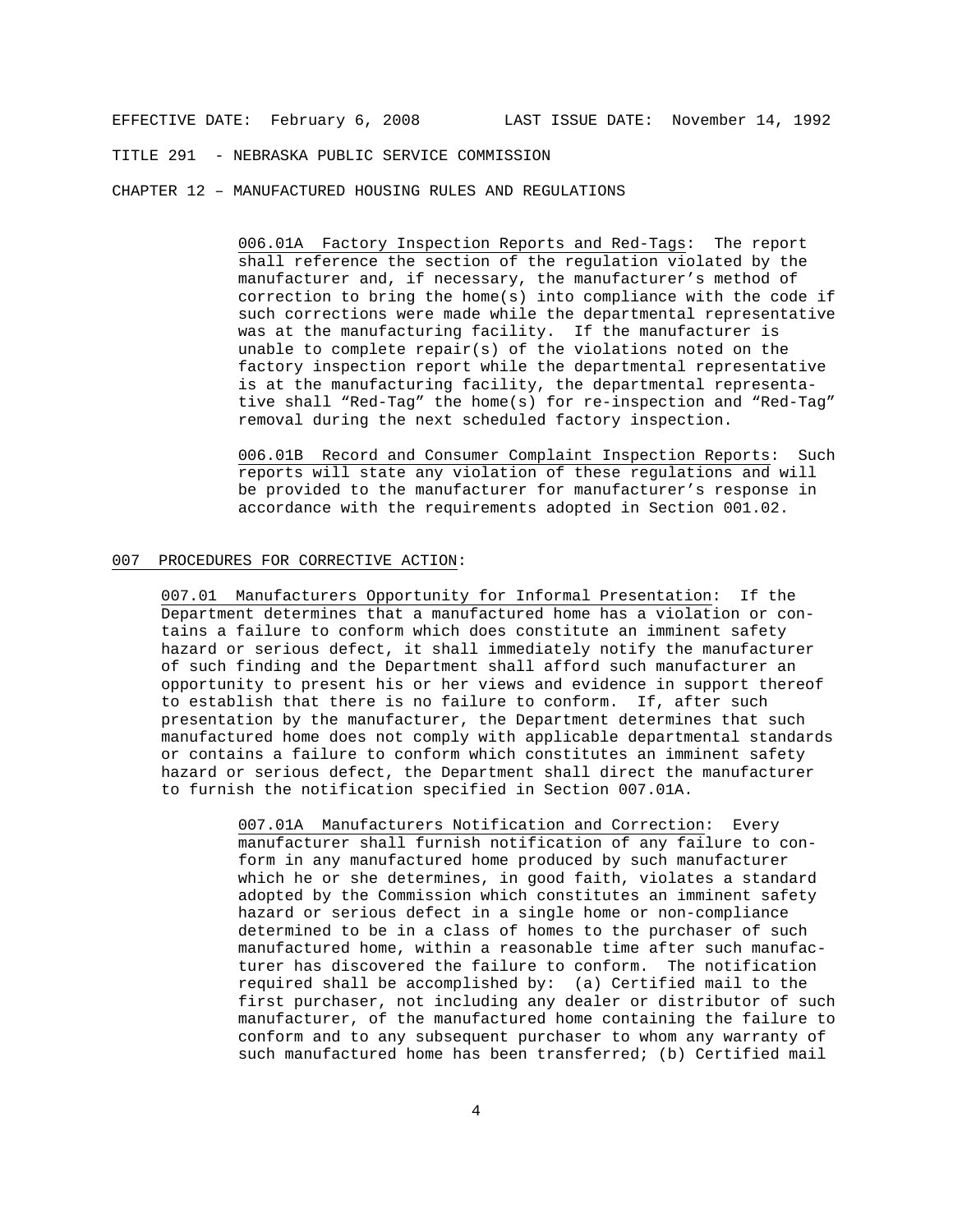TITLE 291 - NEBRASKA PUBLIC SERVICE COMMISSION

CHAPTER 12 – MANUFACTURED HOUSING RULES AND REGULATIONS

to any other person who is a registered owner of such manufactured home and whose name and address has been ascertained pursuant to procedures established under Section 007.01B; (c) Certified mail or other more expeditious means to the dealer or dealers of such manufacturer to whom such manufactured home was delivered. The notification required shall contain a clear description of such failure to conform, an evaluation of the risk to manufactured home occupants' safety reasonably related to such defect, and a statement of the measure(s) needed to repair the failure to conform. The notification shall also inorm the owner whether the failure to conform is a construction or safety failure to conform which the manufacturer will have corrected at no cost to the owner of the manufactured home, or a failure to conform which must be corrected at the expense of the owner.

If a manufacturer is required to furnish notification of a failure to conform in accordance with this Section, the manufacturer is also required to bring the manufactured home into compliance with the code adopted in Section 001.02 and correct the failure to conform or have the failure to conform corrected within a reasonable period of time at no expense to the owner if the failure to conform presents an unreasonable risk of injury or death to occupants of the affected manufactured home and the failure to conform is related to an error by the manufacturer in design or assembly of the manufactured home.

The Department may direct the manufacturer to make such corrections after providing an opportunity for oral and written presentation of views by interested persons. Nothing in this section shall limit the rights of the purchaser or any other person under any contract or other applicable law.

The manufacturer shall submit a remedy plan for repairing such failure to conform to the Department for its approval, or the manufacturer shall notify the Department of the corrective action it has taken and request departmental approval. Whenever a manufacturer is required to correct a failure to conform, the Department shall approve, with or without modification, after consultation with the manufacturer of the manufactured home involved, the manufacturer's remedy plan including the date when, and the method by which, the notification and remedy required pursuant to this section shall be effectuated. Such date shall be the earliest practicable one, but shall not be more than sixty (60) days after the date of discovery or determination of the failure to conform, unless the Commission grants an extension of such period for good cause shown. The manufac-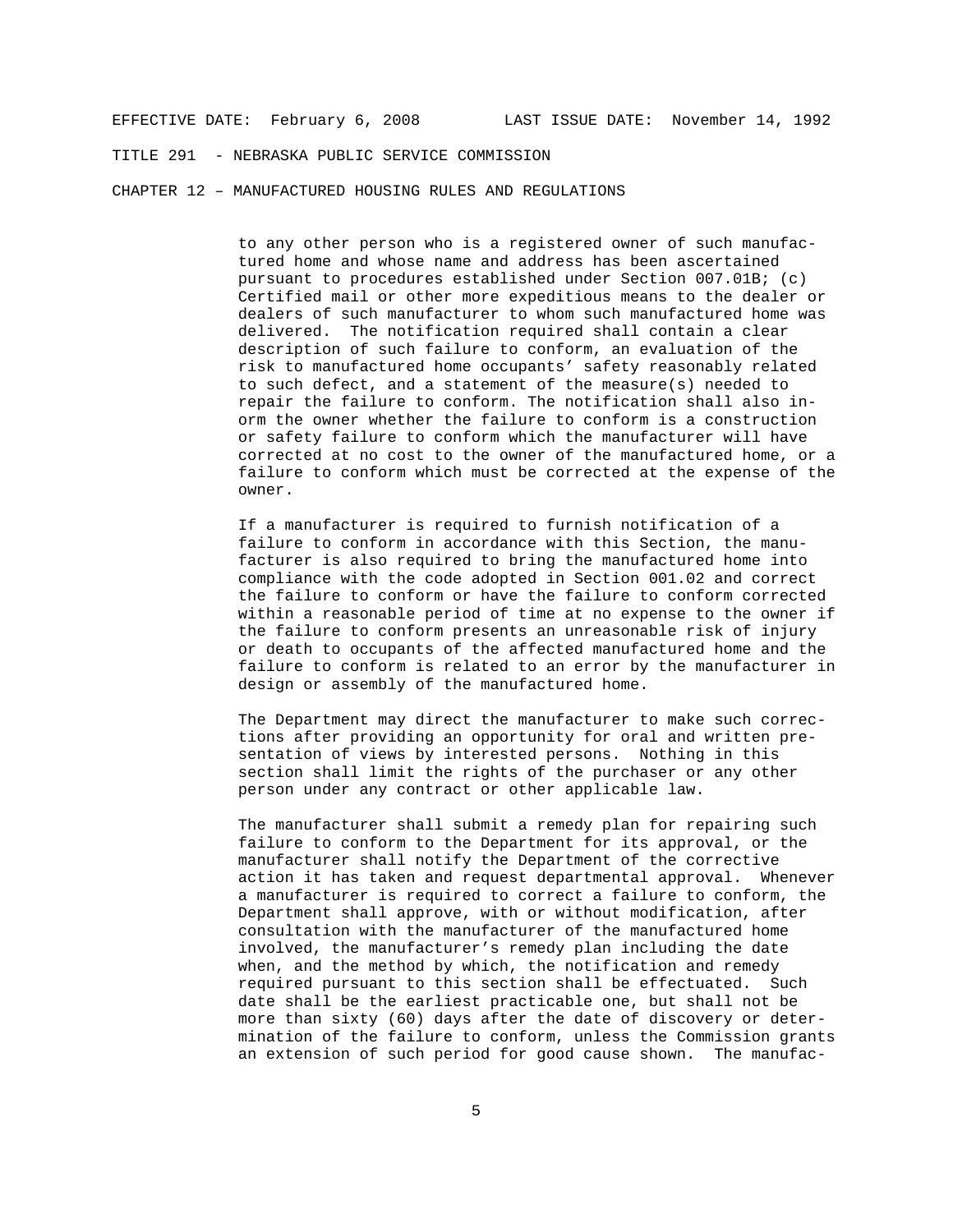TITLE 291 - NEBRASKA PUBLIC SERVICE COMMISSION

CHAPTER 12 – MANUFACTURED HOUSING RULES AND REGULATIONS

turer shall implement any remedy plan approved by the Commission.

When a failure to conform in a manufactured home cannot be adequately repaired within the sixty days from the date of discovery or determination of the failure to conform, the Commission may require that the manufactured home be replaced with a new or equivalent manufactured home without charge or that the purchase price be refunded in full, less a reasonable allowance for depreciation based on actual use if the manufactured home has been in the possession of the owner for more than one year. Every manufacturer of manufactured homes shall furnish to the Department a true or representative copy of all notices, bulletins, and other communications sent to the dealers of the manufacturer or to purchasers of manufactured homes of the manufacturer regarding any failure to conform in any manufactured home produced by the manufacturer. The Commission shall disclose to the public so much of the information contained in such notices or other information obtained pursuant to the code as it deems will assist in carrying out the purposes of the code, but it shall not disclose any information which contains or relates to a trade secret, or which, if disclosed, would put the manufacturer at a substantial competitive disadvantage, unless it determines that it is necessary to carry out the purposes of the code.

007.01B Manufacturer's Records: Every manufacturer of manufactured homes shall maintain a record of the name and address of the first purchaser of each manufactured home for purposes other than resale and, to the maximum extent feasible and reasonable, shall maintain procedure for ascertaining the name and address of any subsequent purchaser thereof and shall maintain a record of names and addresses so ascertained. Such records shall be kept for each manufactured home produced by a manufacturer.

#### 008 RULES OF PRACTICE IN ADMINISTRATIVE HEARINGS:

008.01 Consideration: Evidence in a hearing involving a refusal to issue a seal will ordinarily be received in the following order: (1) Applicant; (2) Department. Evidence in a hearing involving a suspension or revocation of a seal will ordinarily be received in the following order: (1) Department; (2) Holder thereof.

008.02 Denials and Revocations of Seals: Whenever the Department refuses to issue, suspends, or revokes a seal for a manufactured home, it shall send to the applicant or holder thereof, by either registered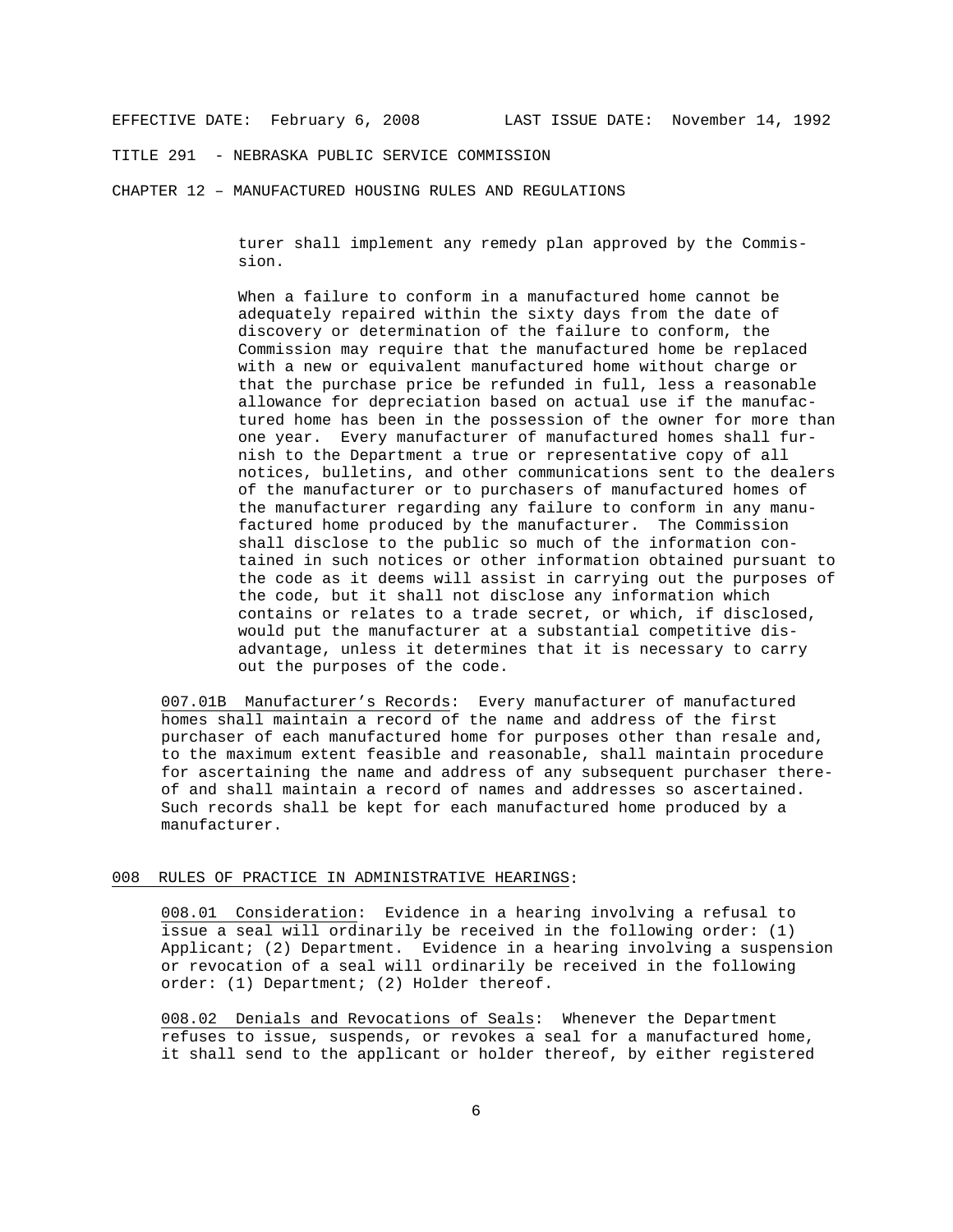TITLE 291 - NEBRASKA PUBLIC SERVICE COMMISSION

CHAPTER 12 – MANUFACTURED HOUSING RULES AND REGULATIONS

or certified mail, a notice setting forth the particular reasons for the determination. Such notice shall state that the refusal of issuance, suspension, or revocation shall become final ten (10) days after the receipt of the notice, unless the applicant or holder thereof, within such ten-day period, provides written notice to the Commission of a request for a formal hearing. The Commission shall then schedule a formal hearing to be held before the Commission within thirty (30) days of the receipt of the request.

008.03 Disposition: Parties to a refusal of issuance, suspension, or revocation hearing shall be noticed of the decision and order of the Commission by registered or certified mail.

008.04 Notice of Hearing: The notice of any such formal hearing shall state the name of the person, organization, corporation, or other legal entity which shall appear as applicant or holder of a seal; shall state the time, date, and place of the hearing; shall state the reason(s) for the proposed refusal of issuance, suspension, or revocation; and shall be served on the applicant or holder at least ten (10) calendar days prior to the date set for hearing, by either registered or certified mail.

008.05 Official Record: The Commission shall prepare an official record in all refusal of issuance, suspension, or revocation hearings, including testimony and exhibits.

#### 009 RULE REVISION:

009.01 Ad Hoc Committee: The Commission shall utilize an ad hoc committee to review any proposed revisions to these rules. All ad hoc committee members shall be selected by the Commission and meet in person, via video conference, or through any combination of the aforementioned methods as determined to be convenient to the Commission and the ad hoc committee members. The membership shall consist of, when possible, no more than one person from each of the following groups: manufactured home manufacturer, manufactured home retailer, manufactured home park owner or operator, professional engineer or architect, or city building official. Committee members are ineligible for expense reimbursement.